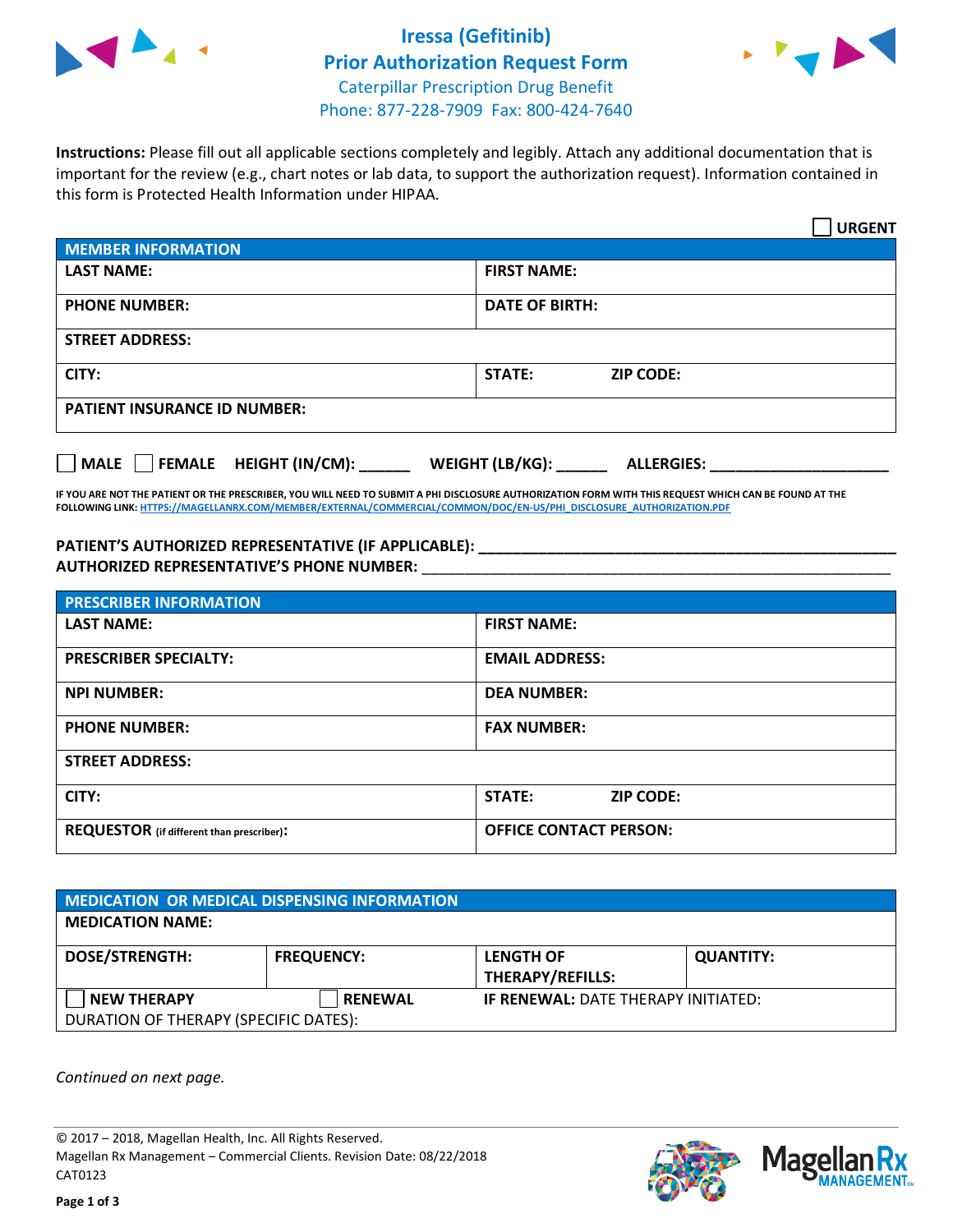



| MEMBER'S LAST NAME: NAME:                                                                                                                                                                                                                                                                               | <b>MEMBER'S FIRST NAME:</b>                                                                                                                        |                                           |  |  |  |
|---------------------------------------------------------------------------------------------------------------------------------------------------------------------------------------------------------------------------------------------------------------------------------------------------------|----------------------------------------------------------------------------------------------------------------------------------------------------|-------------------------------------------|--|--|--|
|                                                                                                                                                                                                                                                                                                         | 1. HAS THE PATIENT TRIED ANY OTHER MEDICATIONS FOR THIS CONDITION?                                                                                 | YES (if yes, complete below)<br><b>NO</b> |  |  |  |
| <b>MEDICATION/THERAPY (SPECIFY</b>                                                                                                                                                                                                                                                                      | <b>DURATION OF THERAPY (SPECIFY</b>                                                                                                                | <b>RESPONSE/REASON FOR</b>                |  |  |  |
| DRUG NAME AND DOSAGE):                                                                                                                                                                                                                                                                                  | DATES):                                                                                                                                            | <b>FAILURE/ALLERGY:</b>                   |  |  |  |
|                                                                                                                                                                                                                                                                                                         |                                                                                                                                                    |                                           |  |  |  |
|                                                                                                                                                                                                                                                                                                         |                                                                                                                                                    |                                           |  |  |  |
|                                                                                                                                                                                                                                                                                                         |                                                                                                                                                    |                                           |  |  |  |
| <b>2. LIST DIAGNOSES:</b>                                                                                                                                                                                                                                                                               |                                                                                                                                                    | <b>ICD-10:</b>                            |  |  |  |
| □ Non-small cell lung cancer<br>□ Other Diagnosis__________________ICD-10 Code(s):_____________________________                                                                                                                                                                                         |                                                                                                                                                    |                                           |  |  |  |
|                                                                                                                                                                                                                                                                                                         |                                                                                                                                                    |                                           |  |  |  |
|                                                                                                                                                                                                                                                                                                         | 3. REQUIRED CLINICAL INFORMATION: PLEASE PROVIDE ALL RELEVANT CLINICAL INFORMATION TO SUPPORT A                                                    |                                           |  |  |  |
| PRIOR AUTHORIZATION.                                                                                                                                                                                                                                                                                    |                                                                                                                                                    |                                           |  |  |  |
| <b>Clinical Information:</b>                                                                                                                                                                                                                                                                            |                                                                                                                                                    |                                           |  |  |  |
|                                                                                                                                                                                                                                                                                                         | Does the patient have locally advanced or metastatic non-small cell lung cancer (NSCLC)? $\Box$ Yes $\Box$ No                                      |                                           |  |  |  |
|                                                                                                                                                                                                                                                                                                         |                                                                                                                                                    |                                           |  |  |  |
| Does the patient have an EGFR exon 19 deletion?* $\Box$ Yes $\Box$ No                                                                                                                                                                                                                                   |                                                                                                                                                    |                                           |  |  |  |
|                                                                                                                                                                                                                                                                                                         |                                                                                                                                                    |                                           |  |  |  |
|                                                                                                                                                                                                                                                                                                         | Does the patient have an EGFR exon 21 (L858R) substitution mutation?* $\Box$ Yes $\Box$ No                                                         |                                           |  |  |  |
| *Please submit test confirmation.                                                                                                                                                                                                                                                                       |                                                                                                                                                    |                                           |  |  |  |
|                                                                                                                                                                                                                                                                                                         |                                                                                                                                                    |                                           |  |  |  |
|                                                                                                                                                                                                                                                                                                         | Has the patient received a prior trial of standard (i.e., NON-ADJUVANT) oral or parenteral chemotherapy for NSCLC                                  |                                           |  |  |  |
| chemotherapy)? □ Yes □ No                                                                                                                                                                                                                                                                               | (does not include patients with a history of prior surgery and/or radiotherapy, either with or without                                             |                                           |  |  |  |
|                                                                                                                                                                                                                                                                                                         |                                                                                                                                                    |                                           |  |  |  |
| Will Iressa (gefitinib) be used as a first-line therapeutic agent? $\square$ Yes $\square$ No                                                                                                                                                                                                           |                                                                                                                                                    |                                           |  |  |  |
|                                                                                                                                                                                                                                                                                                         |                                                                                                                                                    |                                           |  |  |  |
|                                                                                                                                                                                                                                                                                                         | Are there any other comments, diagnoses, symptoms, medications tried or failed, and/or any other information the                                   |                                           |  |  |  |
| physician feels is important to this review?                                                                                                                                                                                                                                                            |                                                                                                                                                    |                                           |  |  |  |
|                                                                                                                                                                                                                                                                                                         |                                                                                                                                                    |                                           |  |  |  |
|                                                                                                                                                                                                                                                                                                         |                                                                                                                                                    |                                           |  |  |  |
|                                                                                                                                                                                                                                                                                                         |                                                                                                                                                    |                                           |  |  |  |
| Please note: Not all drugs/diagnosis are covered on all plans. This request may be denied unless all required                                                                                                                                                                                           |                                                                                                                                                    |                                           |  |  |  |
| information is received.                                                                                                                                                                                                                                                                                |                                                                                                                                                    |                                           |  |  |  |
| ATTESTATION: I attest the information provided is true and accurate to the best of my knowledge. I understand that                                                                                                                                                                                      |                                                                                                                                                    |                                           |  |  |  |
| the Health Plan, insurer, Medical Group or its designees may perform a routine audit and request the medical                                                                                                                                                                                            |                                                                                                                                                    |                                           |  |  |  |
| information necessary to verify the accuracy of the information reported on this form.                                                                                                                                                                                                                  |                                                                                                                                                    |                                           |  |  |  |
|                                                                                                                                                                                                                                                                                                         |                                                                                                                                                    |                                           |  |  |  |
| Prescriber Signature or Electronic I.D. Verification:                                                                                                                                                                                                                                                   |                                                                                                                                                    | Date:                                     |  |  |  |
|                                                                                                                                                                                                                                                                                                         | <b>CONFIDENTIALITY NOTICE:</b> The documents accompanying this transmission contain confidential health information that is legally privileged. If |                                           |  |  |  |
| you are not the intended recipient, you are hereby notified that any disclosure, copying, distribution, or action taken in reliance on the contents<br>of these documents is strictly prohibited. If you have received this information in error, please notify the sender immediately (via return FAX) |                                                                                                                                                    |                                           |  |  |  |
| and arrange for the return or destruction of these documents.                                                                                                                                                                                                                                           |                                                                                                                                                    |                                           |  |  |  |
|                                                                                                                                                                                                                                                                                                         |                                                                                                                                                    |                                           |  |  |  |
|                                                                                                                                                                                                                                                                                                         |                                                                                                                                                    |                                           |  |  |  |